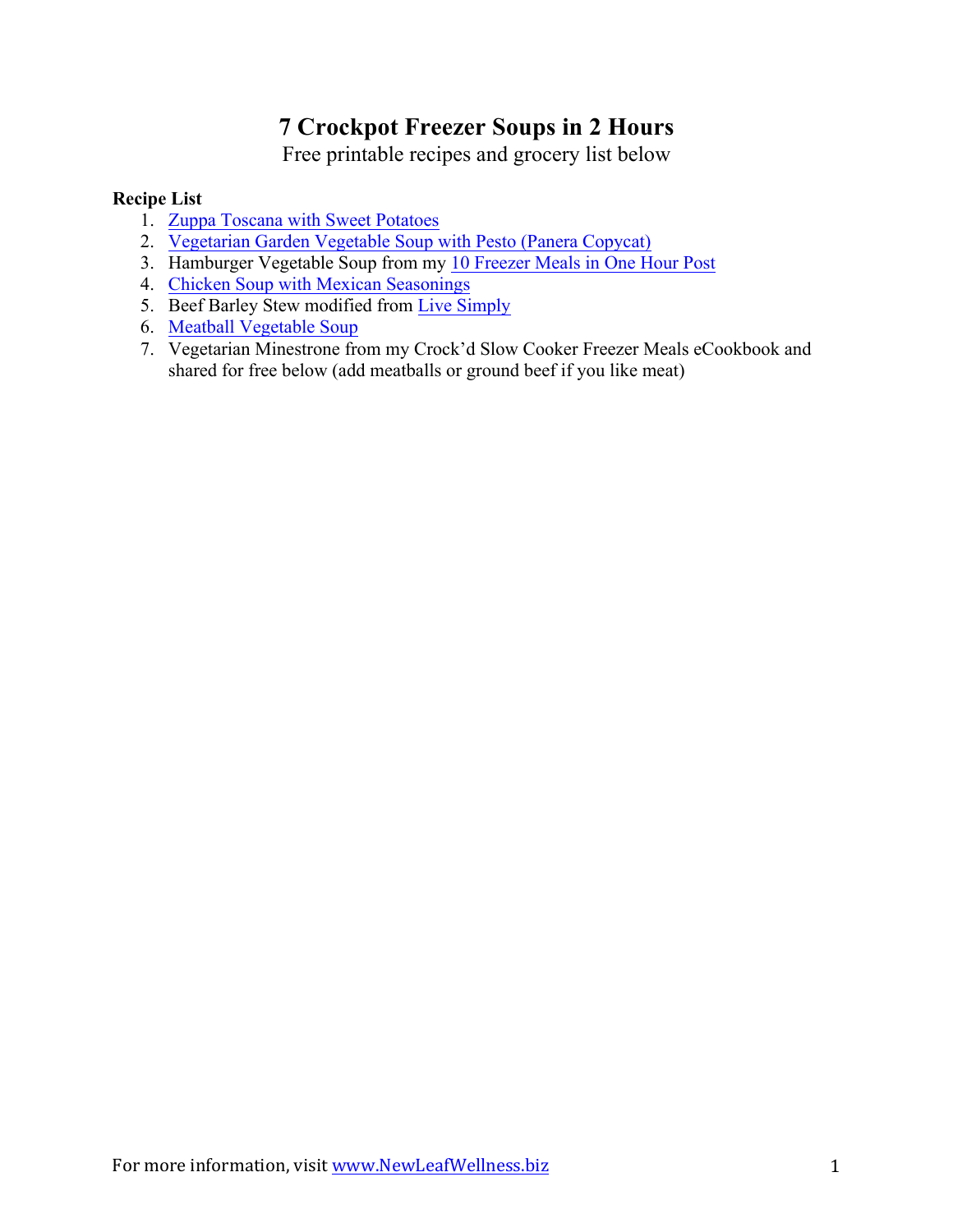## **1. Zuppa Toscana with Sweet Potatoes**

*Recipe from New Leaf Wellness*

Yields: 6 servings

### **Ingredients**

- 1 pound ground spicy sausage
- 3 sweet potatoes (about 1.5 pounds), washed and sliced (no need to peel)
- 1 bunch of kale, washed and chopped
- 1.5 teaspoons fennel seeds
- 1.5 teaspoons paprika
- 1 teaspoon black pepper
- 1 teaspoon onion powder
- 1 teaspoon garlic powder
- 1 cup heavy cream (or half and half)
- 8 cups chicken broth (not needed until day of cooking)

### **Materials**

• 1 gallon-sized plastic freezer bag

### **Directions**

- 1. Add all ingredients to crockpot and cook on low setting for 4 hours in a 6-qt crockpot or 8 hours in a 4-qt crockpot.
- 2. Break apart sausage and stir.

### **To Freeze and Cook Later**

- 1. Label freezer bag with the name of the recipe, cooking instructions, and use-by date (which should be 3 months from the prep date).
- 2. To your freezer bag, add all ingredients (except chicken broth) and freeze for up to three months.
- 3. When ready to cook, thaw overnight in refrigerator or in morning in water.
- 4. Dump freezer bag into crockpot and add chicken broth.
- 5. Cook on "low" for 4 hours in a 6-qt crockpot or 8 hours in a 4-qt crockpot.
- 6. Break apart sausage and stir.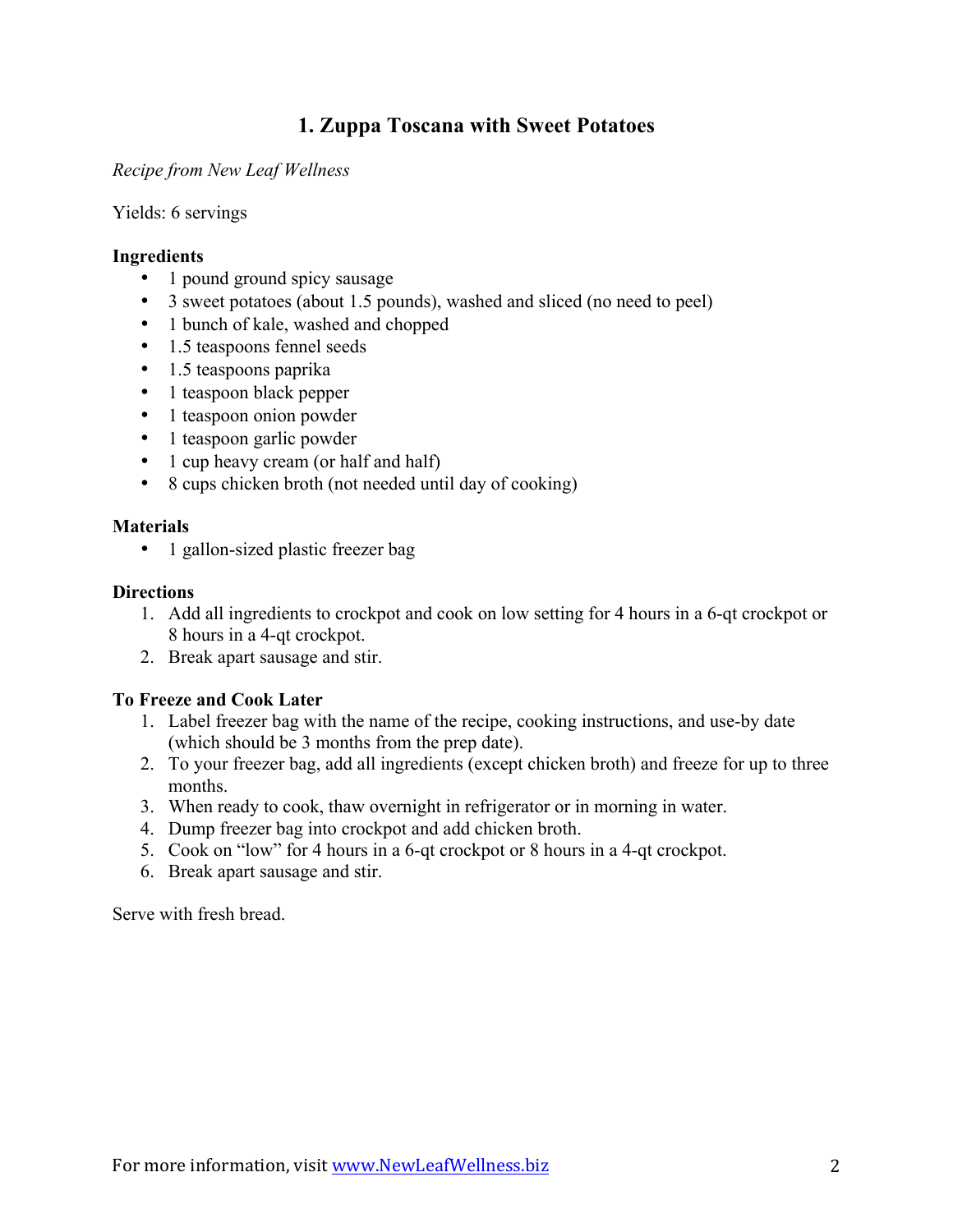## **2. Vegetarian Garden Vegetable Soup with Pesto (Panera Copycat)**

*Recipe from New Leaf Wellness*

Yields: 6 servings

Ingredients

- 2 cans of diced tomatoes (14.5oz each), undrained
- 1 small zucchini, diced
- 1/2lb fresh green beans, ends cut off and chopped
- 2.5oz fresh baby spinach (about 3 big handfuls)
- 1 small yellow onion, peeled and diced (1 cup)
- 1 small red bell pepper, diced
- $\bullet$  1/4-1/2 cup pearled barley (not quick cooking)
- 4 cloves garlic, minced
- 1 tablespoon honey
- 1 tablespoon brown sugar
- 2 tablespoons Italian seasonings
- 1 bay leaf
- 4 cups vegetable broth (not needed until day of cooking)
- 6 tablespoons pesto (store-bought or homemade) (not needed until day of cooking)

### **Materials**

• 1 gallon-sized plastic freezer bag

### **Directions**

- 1. Add all ingredients to your crockpot (except pesto).
- 2. Cook on "low" setting for 8 hours or until vegetables are soft.
- 3. Remove bay leaf.
- 4. Spoon into bowls and top with pesto.

### **To Freeze and Cook Later**

- 1. Label freezer bag with the name of the recipe, cooking instructions, and use-by date (which should be 3 months from the prep date).
- 2. To your freezer bag, add all ingredients except broth and pesto.
- 3. Remove as much air as possible, seal, and freeze for up to three months.
- 4. When ready to eat, thaw overnight in refrigerator or in morning in water.
- 5. Add to crockpot with broth and cook for 8 hours on "low."
- 6. Remove bay leaf and spoon into bowls with pesto.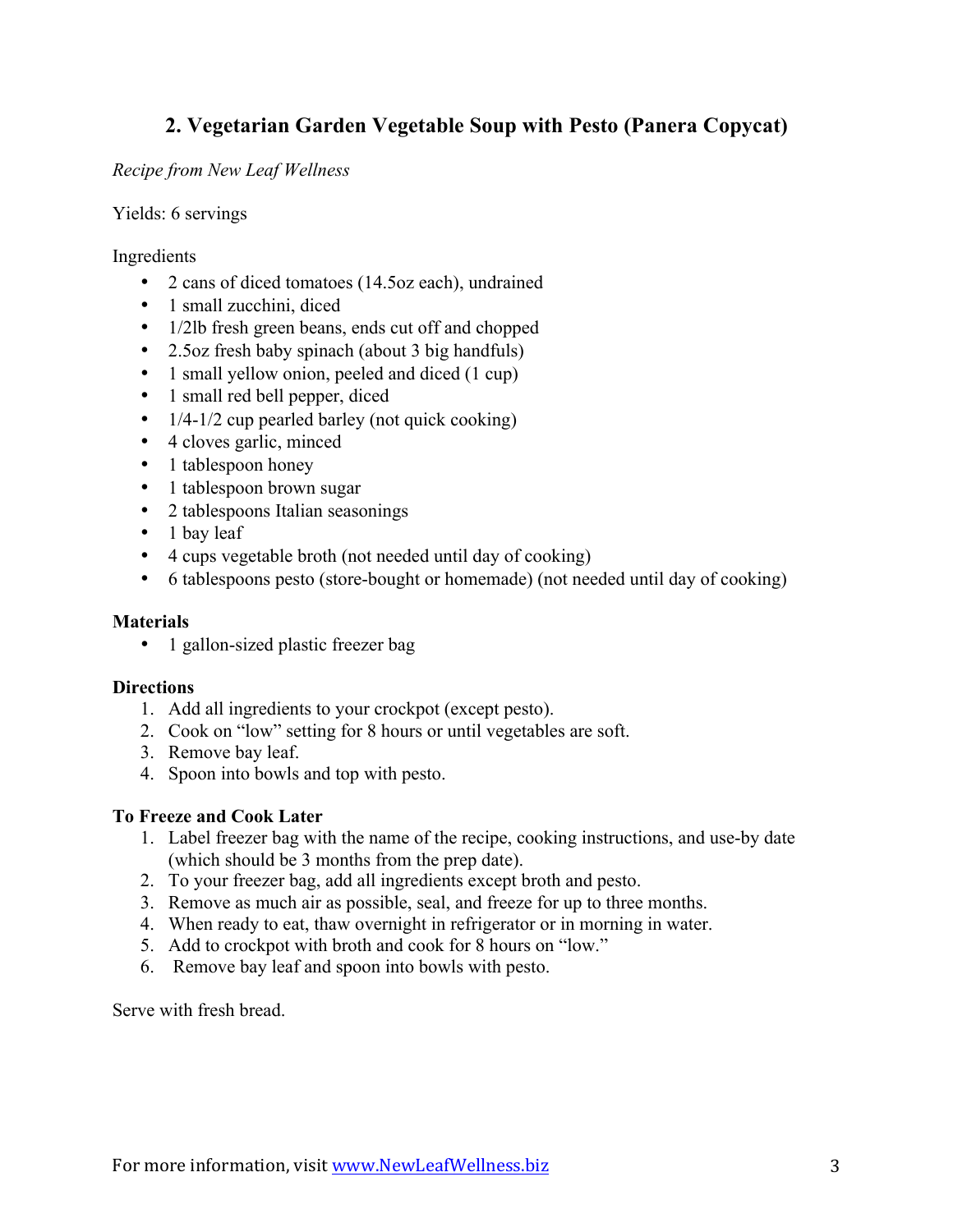## **3. Hamburger Vegetable Soup**

*Recipe from New Leaf Wellness*

Yields: 6 servings

Ingredients

- 1/2 of 16oz bag of frozen yellow corn (about 1 and 2/3 cups)
- 16oz bag of frozen peas and carrots
- 15oz can of petite diced tomatoes, undrained
- 1 small onion, diced (about one cup)
- 2 teaspoons dried thyme
- 1 teaspoon dried rosemary
- 1 bay leaf
- $\bullet$   $\frac{1}{2}$  teaspoon salt
- $\bullet$   $\frac{1}{4}$  teaspoon pepper
- 1 pound ground beef
- 4 cups beef broth (not needed until day of cooking)

### **Materials**

• 1 gallon-sized plastic freezer bag

### **Directions**

- 1. Add all ingredients to your crockpot.
- 2. Cook on low setting for 4 hours in a 6-quart crockpot or 8 hours in a 4-quart crockpot.
- 3. Remove bay leaf, break apart ground beef, and stir.

### **To Freeze and Cook Later**

- 1. Label freezer bag with the name of the recipe, cooking instructions, and use-by date (which should be 3 months from the prep date).
- 2. To your freezer bag, add all ingredients except broth.
- 3. Remove as much air as possible, seal, and freeze for up to three months.
- 4. When ready to eat, thaw overnight in refrigerator or in morning in water.
- 5. Add water and cook on low setting for 4 hours in a 6-quart crockpot or 8 hours in a 4 quart crockpot.
- 6. Remove bay leaf, break apart ground beef, and stir.

Serve with garlic bread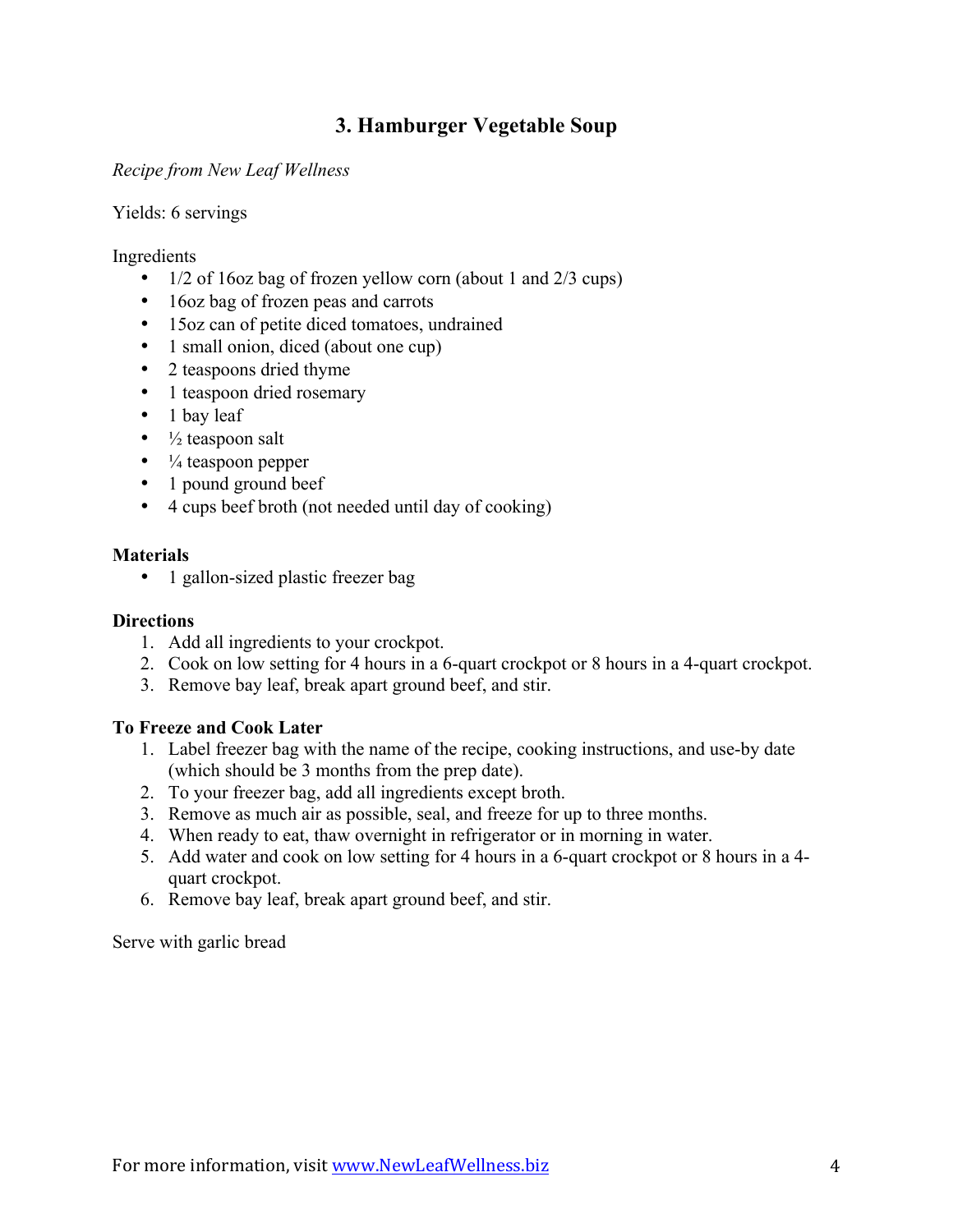## **4. Chicken Soup with Mexican Seasonings**

*Recipe from New Leaf Wellness*

Yields: 6 servings

Ingredients

- 1 pound carrots, peeled and diced
- 1 small yellow onion, diced (one cup)
- 2 large cloves of garlic, minced
- 2 Roma tomatoes, chopped
- 1 cup tomato juice (If you buy a big can/bottle, freeze the extra in ice cubes trays for future soups and chilis)
- 1 teaspoon cumin
- 1 teaspoon fennel seeds
- 1 teaspoon chili powder
- 1 teaspoon salt
- Juice from 1 lime (about  $1/4$  cup)
- 1 pound boneless skinless chicken breasts
- 4 cups chicken broth (not needed until day of cooking)

### **Materials**

• 1 gallon-sized plastic freezer bag

### **Directions**

- 1. Add all ingredients to your crockpot.
- 2. Cook for on low setting for 4-8 hours, or until carrots are soft and chicken is cooked through.
- 3. Shred chicken with a fork.

### **To Freeze and Cook Later**

- 1. Label freezer bag with the name of the recipe, cooking instructions, and use-by date (which should be 3 months from the prep date).
- 2. To your freezer bag, add all ingredients except broth.
- 3. Remove as much air as possible, seal, and freeze for up to three months.
- 4. When ready to eat, thaw overnight in refrigerator or in morning in water.
- 5. Add broth and cook on low setting for 4-8 hours, or until carrots are soft and chicken is cooked through.
- 6. Shred chicken with a fork.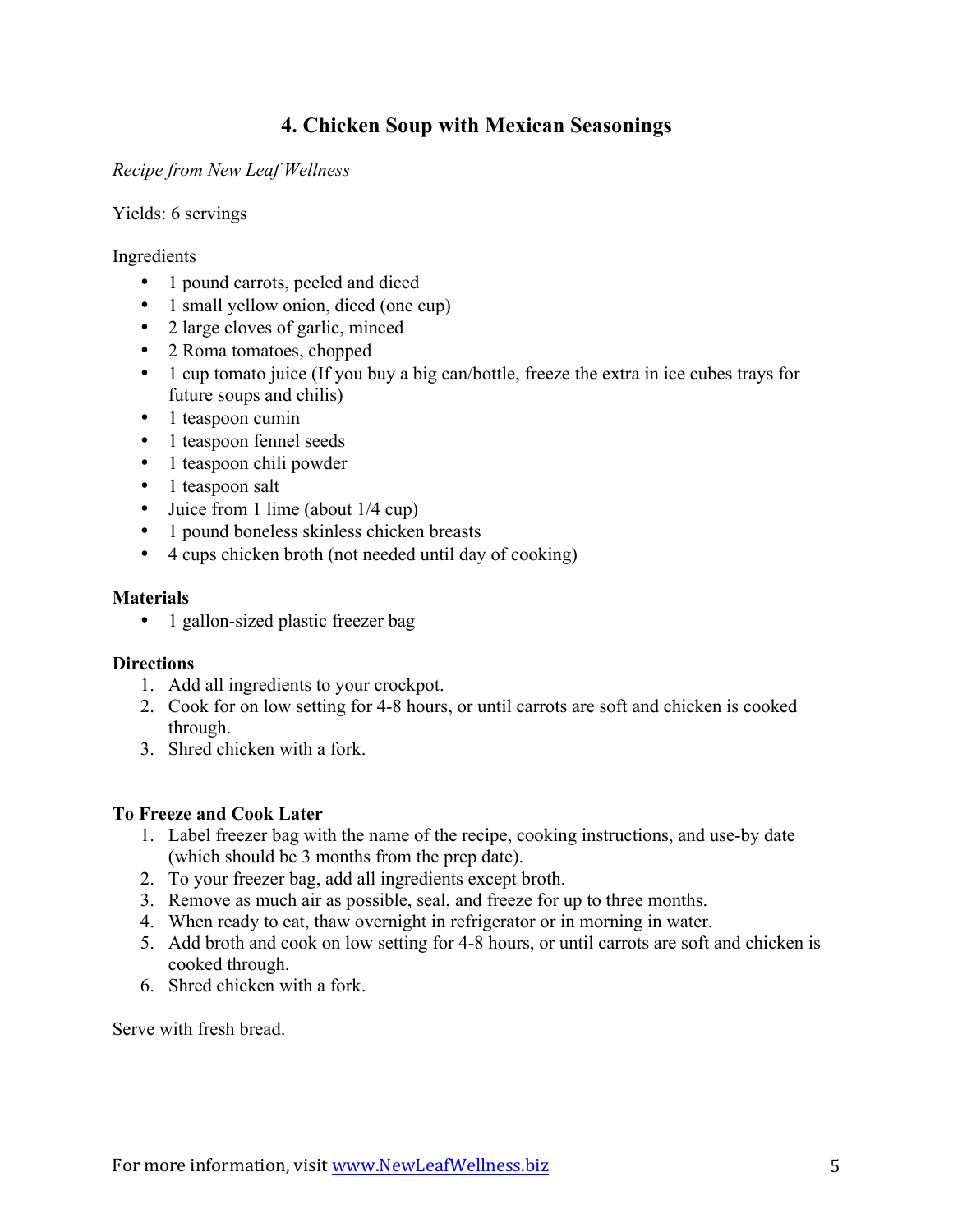## **5. Beef Barley Stew**

*Recipe modified from [Live Simply](http://livesimply.me/2014/11/20/freezer-crockpot-beef-stew/) and shared in this [post](http://newleafwellness.biz/2015/11/11/pre-baby-freezer-meals-part-one/)*

### Yields: 6 servings

Ingredients

- 2-pound boneless beef chuck roast, fat trimmed and cut into bite-sized pieces
- 1/2 pound carrots (about 4 large carrots), peeled and chopped
- 2 celery ribs, chopped
- 1 small onion, diced (about one cup)
- 2 teaspoons dried thyme
- 1 teaspoon dried rosemary
- 1 bay leaf
- $\bullet$   $\frac{1}{2}$  teaspoon salt
- $\bullet$   $\frac{1}{4}$  teaspoon pepper
- $\frac{1}{2}$  cup pearled barley
- 8 cups beef broth (not needed until day of cooking)

### **Materials**

• 1 gallon-sized plastic freezer bag

#### **Directions**

- 1. Add all ingredients to your crockpot.
- 2. Cook on "low" setting for 8 hours.
- 3. Remove bay leaf.

### **To Freeze and Cook Later**

- 1. Label freezer bag with the name of the recipe, cooking instructions, and use-by date (which should be 3 months from the prep date).
- 2. To your freezer bag, add all ingredients except broth.
- 3. Remove as much air as possible, seal, and freeze for up to three months.
- 4. When ready to eat, thaw overnight in refrigerator or in morning in water.
- 5. Cook on "low" setting for 8 hours.
- 6. Remove bay leaf.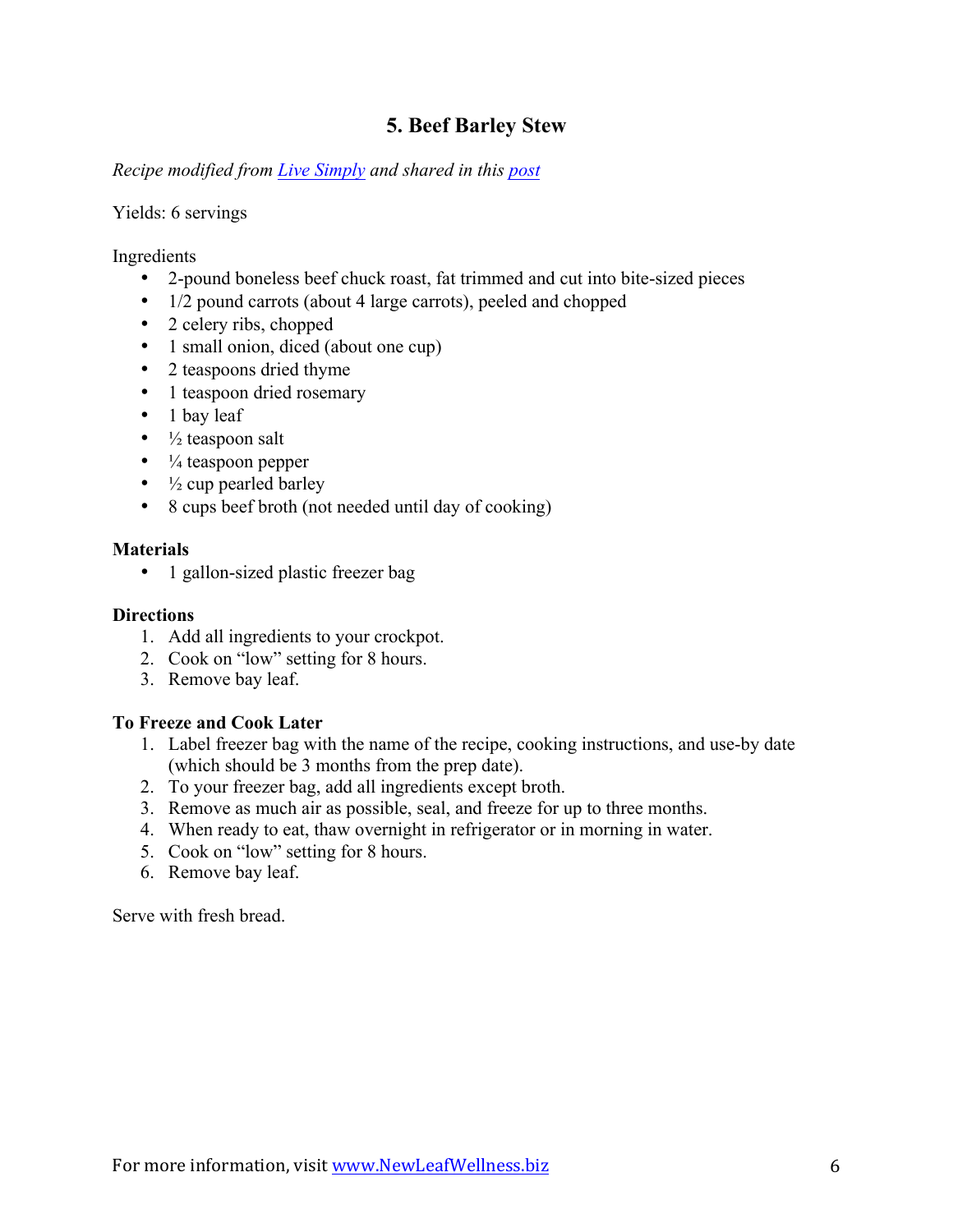## **6. Meatball Vegetable Soup**

*Recipe from New Leaf Wellness*

Yields: 6 servings

Ingredients

- 1 pound small meatballs (store bought or [homemade](http://wp.me/p3LWEC-1Hi))
- 24oz jar of pasta sauce (about 2.5 cups)
- 1 pound carrots, peeled and chopped
- 1/2 pound fresh green beans, ends cut off and cut into bite-sized pieces (about 2 cups)
- 1 medium-sized zucchini, ends cut off and cut into bite-sized pieces
- 1 small yellow onion, diced (1 cup)
- 4 cups chicken broth (not needed until day of cooking)

### **Materials**

• 1 gallon-sized plastic freezer bag

### **Directions**

- 1. Add all ingredients to your crockpot.
- 2. Cook on "low" for 8 hours or until veggies are soft.

### **To Freeze and Cook Later**

- 1. Label freezer bag with the name of the recipe, cooking instructions, and use-by date (which should be 3 months from the prep date).
- 2. To your freezer bag, add all ingredients except broth.
- 3. Remove as much air as possible, seal, and freeze for up to three months.
- 4. When ready to eat, thaw overnight in refrigerator or in morning in water.
- 5. Cook on "low" for 8 hours or until veggies are soft.

Serve with bread.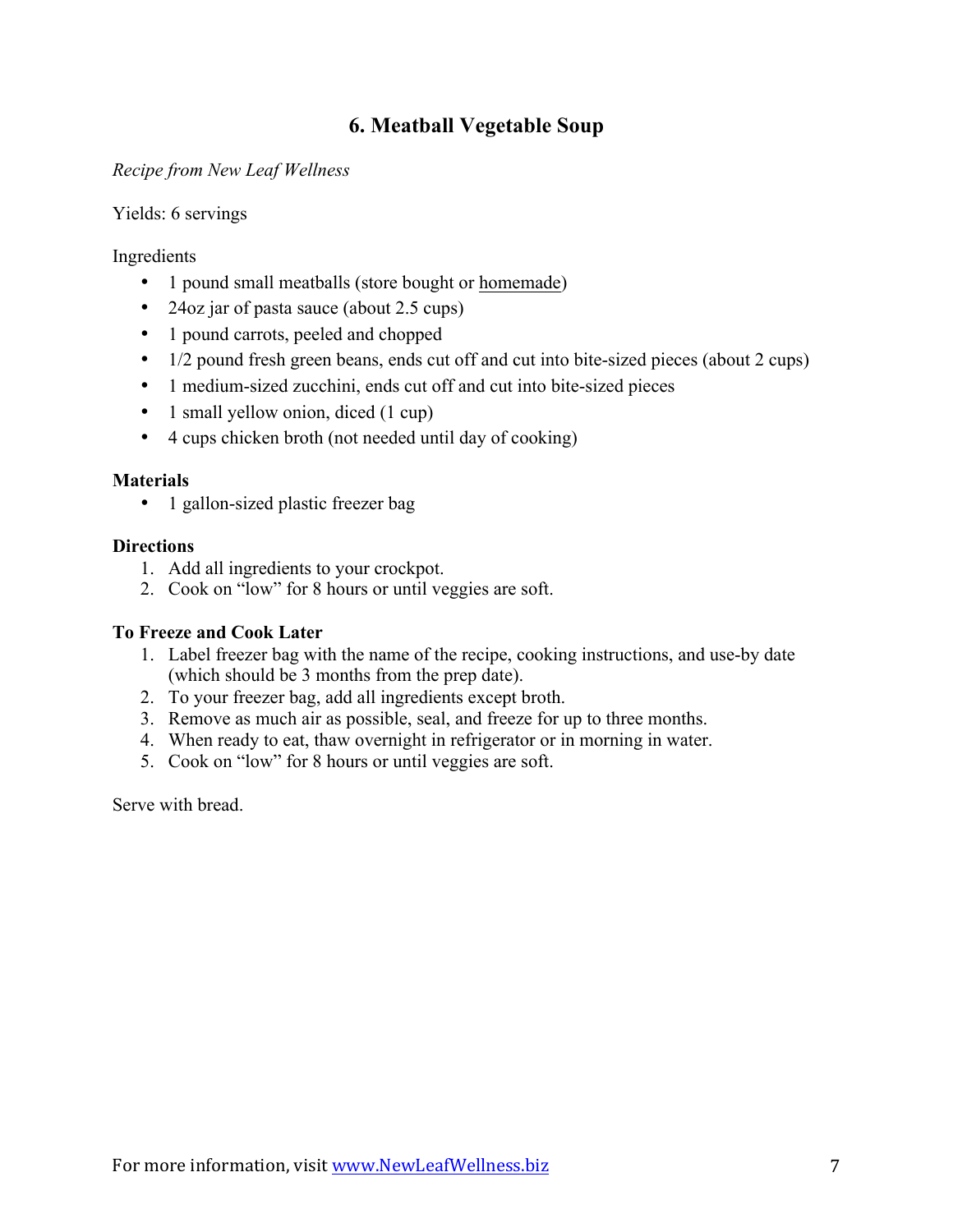## **7. Vegetarian Minestrone Soup**

### *Recipe from New Leaf Wellness*

### Yields: 8 servings

### Ingredients

- 28oz can of diced tomatoes, undrained
- 1/2 pound of carrots (about 4 large carrots), peeled and sliced
- 1/2 pound fresh green beans, ends cut off and chopped (about 2 cups)
- 1oz fresh baby spinach (about 1 handful or 1 cup)
- 1 small yellow onion, peeled and chopped (1 cup)
- 4 cloves of garlic, minced
- 15oz can of kidney beans, drained and rinsed
- 15oz can of cannellini beans, drained and rinsed
- 1 teaspoon honey
- 2 tablespoons Italian seasonings
- 1 bay leaf
- 1/4 teaspoon ground black pepper
- 8 cups chicken broth (not needed until day of cooking)
- 1 cup uncooked elbow macaroni (not needed until day of cooking)

### **Materials**

• 1 gallon-sized plastic freezer bag

### **Directions**

- 1. Add all ingredients except pasta to your crockpot.
- 2. Cook on "low" setting for 8 hours.
- 3. Add pasta and cook for additional 30 minutes on "high" setting.
- 4. Remove bay leaf.

### **To Freeze and Cook Later**

- 1. Label freezer bag with the name of the recipe, cooking instructions, and use-by date (which should be 3 months from the prep date).
- 2. To your freezer bag, add all ingredients except broth and pasta.
- 3. Remove as much air as possible, seal, and freeze for up to three months.
- 4. When ready to eat, thaw overnight in refrigerator or in morning in water.
- 5. Add to crockpot with chicken broth.
- 6. Cook on "low" setting for 8 hours.
- 7. Add pasta and cook for additional 30 minutes on "high" setting.
- 8. Remove bay leaf.

Serve with garlic bread.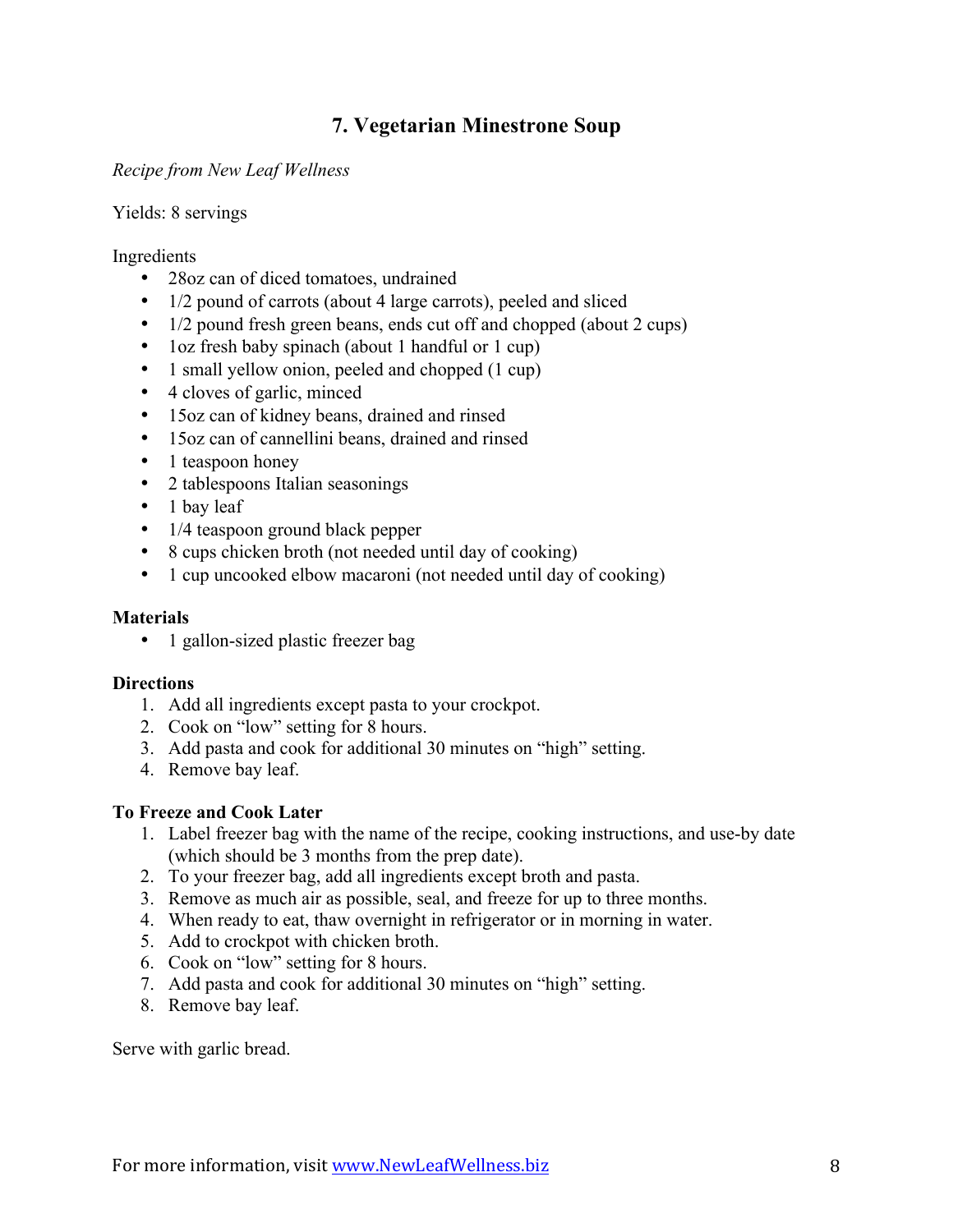# **Grocery List for All 7 Recipes**

The number next to each ingredient corresponds to its recipe number.

### **Produce**

- 12 cloves of garlic (1 large bulb)  $(2, 4, 7)$
- 3 sweet potatoes (about 1.5 pounds) (1)
- 1 bunch of kale (1)
- 2 small/medium zucchini  $(2, 6)$
- 1  $\frac{1}{2}$  pounds fresh green beans (about 6 cups) (2, 6, 7)
- $3\frac{1}{2}$  oz fresh baby spinach (about 4 handfuls) (2, 7)
- 1 small red bell pepper (2)
- 2 Roma tomatoes (4)
- $\bullet$  1 lime (4)
- 2 celery ribs  $(5)$
- 3 pounds carrots  $(4, 5, 6, 7)$

### **Meat**

- 1 pound ground spicy sausage (1)
- 1 pound ground beef (3)
- 1 pound boneless skinless chicken breasts (4)
- 2 pound boneless beef chuck roast (5)

### **Cold**

• 1 cup heavy cream (or half and half) (1)

### **Freezer**

- 16oz bag of frozen yellow corn (you will use half) (3)
- 16oz bag of frozen peas and carrots (3)
- 1 pound meatballs (6)

### **Seasonings**

- 4 bay leaves  $(2, 3, 5, 7)$
- $1\frac{1}{2}$  teaspoons paprika (1)
- 2  $\frac{1}{2}$  teaspoons fennel seeds (1, 4)
- 1  $\frac{3}{4}$  teaspoon ground black pepper  $(1, 3, 5, 7)$
- $\bullet$  4 tablespoons Italian seasonings  $(2, 7)$
- 1 teaspoon chili powder (4)
- 1 teaspoon onion powder (1)
- $\bullet$  1 teaspoon garlic powder (1)
- $\bullet$  4 teaspoons dried thyme  $(3, 5)$
- 2 teaspoons dried rosemary  $(3, 5)$
- $\bullet$  1 teaspoon cumin (4)
- 2 teaspoons salt  $(3, 4, 5)$